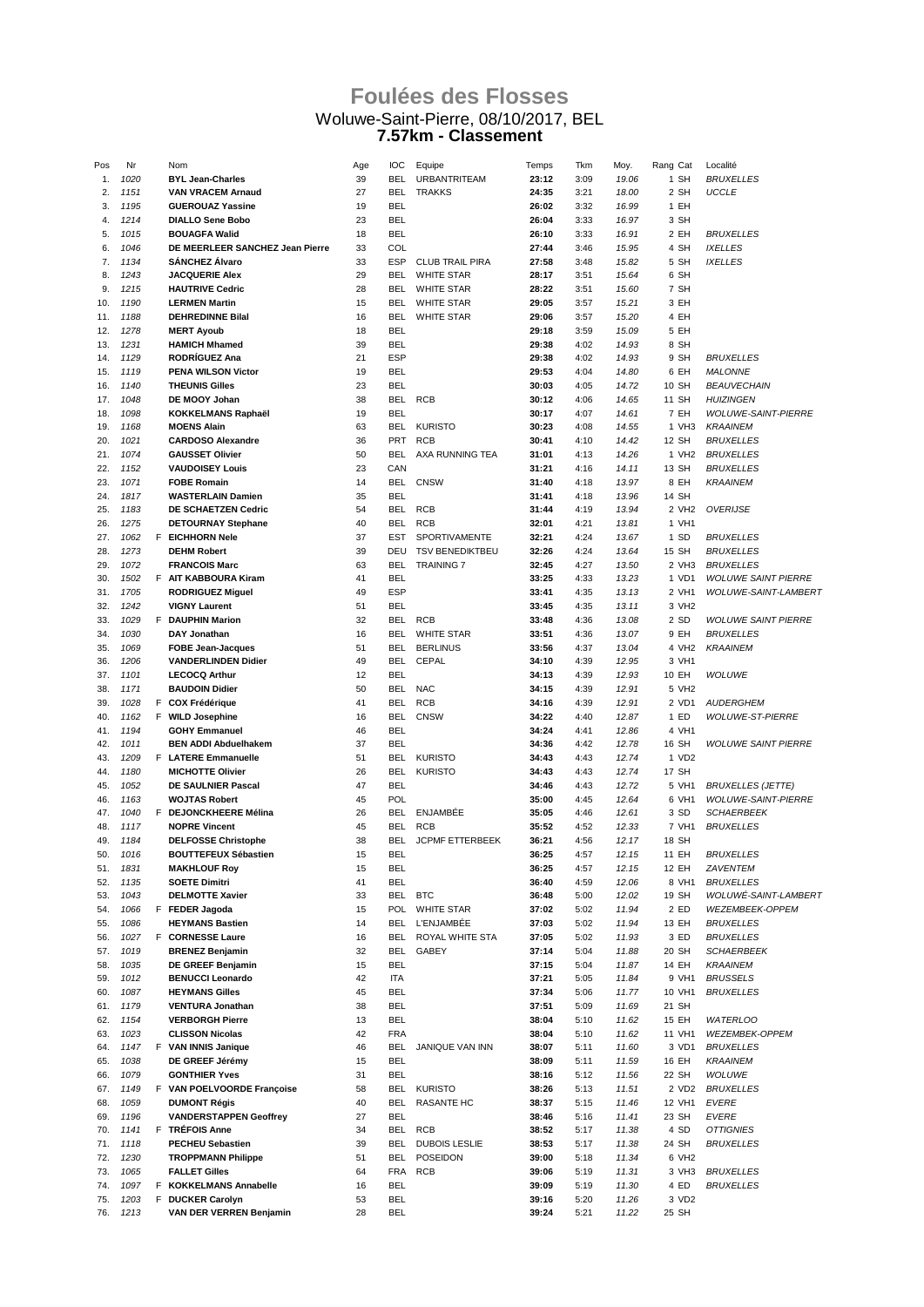| Pos          | Nr           |    | Nom                                         | Age      | ЮC         | Equipe                 | Temps          | Tkm          | Moy.         | Rang Cat             | Localité                    |
|--------------|--------------|----|---------------------------------------------|----------|------------|------------------------|----------------|--------------|--------------|----------------------|-----------------------------|
| 77.          | 1026         |    | F COLLET Christelle                         | 47       | BEL        |                        | 39:32          | 5:22         | 11.19        | 4 VD1                | WEZEMBEEK-OPPEM             |
| 78.          | 1204         |    | <b>ALMEIDA Hugo</b>                         | 44       | <b>BEL</b> |                        | 39:32          | 5:22         | 11.19        | 13 VH1               |                             |
| 79.          | 1082         |    | F HABIAK Katarzyna                          | 37       | POL        |                        | 39:37          | 5:23         | 11.16        | 5 SD                 | <b>BRUXELLES</b>            |
| 80.          | 1034         |    | F DEBEKKER Catherine                        | 39       | BEL        | <b>RCB</b>             | 39:55          | 5:25         | 11.08        | 6 SD                 | <b>BRUXELLES</b>            |
|              |              |    |                                             | 40       |            |                        | 39:56          |              |              |                      |                             |
| 81.          | 1031         |    | <b>DE BEER Christophe</b>                   |          | BEL        | CEPAL                  |                | 5:25         | 11.08        | 14 VH1               | <b>KRAAINEM</b>             |
| 82.          | 1207         |    | F DULIEU Marianne                           | 61       | <b>BEL</b> |                        | 40:00          | 5:26         | 11.06        | 1 VD3                |                             |
| 83.          | 1002         |    | F ADLER Clara                               | 28       | BEL        |                        | 40:15          | 5:28         | 10.99        | 7 SD                 | <b>ETTERBEEK</b>            |
| 84.          | 1178         |    | <b>LE LIEVRE Freddy</b>                     | 59       | <b>BEL</b> |                        | 40:23          | 5:29         | 10.95        | 7 VH <sub>2</sub>    |                             |
| 85.          | 1202         | F. | <b>GIANNONI Maria Silvia</b>                | 43       | BEL        |                        | 40:25          | 5:29         | 10.95        | 5 VD1                |                             |
| 86.          | 1169         |    | F DETRAIT Anne Laure                        | 29       | BEL        | <b>ENJAMBEE</b>        | 40:26          | 5:30         | 10.94        | 8 SD                 |                             |
| 87.          | 1036         |    | F DE GREEF Charline                         | 23       | BEL        | <b>ENJAMBEE</b>        | 40:41          | 5:32         | 10.87        | 9 SD                 | <b>DE PINTE</b>             |
| 88.          | 1145         |    | <b>VANDER HOEVEN Hendrik</b>                | 51       | <b>BEL</b> |                        | 40:53          | 5:33         | 10.82        | 8 VH2                | ASSE                        |
|              |              |    |                                             |          |            |                        |                |              |              |                      |                             |
| 89.          | 1237         |    | F DEMAEGHT Laurence                         | 48       | <b>BEL</b> |                        | 40:53          | 5:33         | 10.82        | 6 VD1                |                             |
| 90.          | 1224         |    | <b>MAILLAERT Yannick</b>                    | 41       | <b>BEL</b> |                        | 40:55          | 5:34         | 10.81        | 15 VH1               |                             |
| 91.          | 1221         |    | F VAN HOVE Katrien                          | 30       | BEL        | <b>KBC BRUSSELS</b>    | 40:56          | 5:34         | 10.81        | 10 SD                |                             |
| 92.          | 1094         |    | <b>JONES Owen</b>                           | 58       | GBR        |                        | 40:58          | 5:34         | 10.79        | 9 VH2                | <b>WOLUWE-SAINT-PIERRE</b>  |
| 93.          | 1100         |    | <b>LARIVIERE Vincent</b>                    | 51       | <b>FRA</b> |                        | 40:59          | 5:34         | 10.79        | 10 VH <sub>2</sub>   | ETTERBEEK                   |
| 94.          | 1150         |    | <b>VANVEERDEGHEM Eric</b>                   | 47       | <b>FRA</b> | RASANTE HC             | 41:14          | 5:36         | 10.73        | 16 VH1               | <b>BRUXELLES</b>            |
| 95.          | 1133         |    | <b>SCIAMARELLI Alessandro</b>               | 47       | ITA        | SPORTIVAMENTE          | 41:29          | 5:38         | 10.66        | 17 VH1               | <b>WOLUWE SAINT LAMBERT</b> |
|              |              |    |                                             | 68       |            |                        |                | 5:38         |              |                      |                             |
| 96.          | 1185         |    | <b>LEROUX Jean-Pierre</b>                   |          | FRA        | <b>JOGGANS</b>         | 41:31          |              | 10.65        | 4 VH3                | <b>STROMBEEK-BEVER</b>      |
| 97.          | 1176         |    | <b>FINE Paul</b>                            | 64       | <b>BEL</b> |                        | 41:33          | 5:39         | 10.65        | 5 VH3                |                             |
| 98.          | 1008         |    | <b>BALFROID Thierry</b>                     | 55       | BEL        | <b>RCB</b>             | 41:36          | 5:39         | 10.63        | 11 VH <sub>2</sub>   | <b>SCHAERBEEK</b>           |
| 99.          | 1127         |    | <b>RENNESON Thomas</b>                      | 21       | <b>BEL</b> |                        | 41:40          | 5:40         | 10.62        | 26 SH                | WOLUWÉ SAINT LAMBERT        |
| 100.         | 1199         |    | F ROMMEL Maëlys                             | 25       | BEL        |                        | 41:40          | 5:40         | 10.61        | 11 SD                |                             |
| 101.         | 1164         |    | F WUILLE Ludivine                           | 22       | BEL        | <b>BTC</b>             | 41:42          | 5:40         | 10.61        | 12 SD                | <b>TERVUREN</b>             |
| 102.         | 1704         |    | <b>RODRIGUEZ Carlos</b>                     | 17       | <b>ESP</b> |                        | 41:45          | 5:40         | 10.59        | 17 EH                | <b>BRUXELLES</b>            |
|              | 1248         |    | <b>NR 1248</b>                              |          | BEL        |                        | 41:50          | 5:41         | 10.57        | ÷,                   |                             |
| 103.         |              |    |                                             |          |            |                        |                |              |              |                      |                             |
| 104.         | 1090         |    | F HOUYOUX Elisabeth                         | 15       | <b>BEL</b> | ROYAL OREE THB         | 41:52          | 5:41         | 10.56        | 5 ED                 | <b>BRUXELLES</b>            |
| 105.         | 1068         |    | <b>FERNANDEZ GARCIA Diego</b>               | 12       | BEL        | <b>BTC</b>             | 41:59          | 5:42         | 10.54        | 18 EH                | <b>BRUXELLES</b>            |
| 106.         | 1058         |    | F DUBOIS Leslie                             | 34       | BEL        | <b>DUBOIS LESLIE</b>   | 42:02          | 5:43         | 10.52        | 13 SD                | <b>BRUXELLES</b>            |
| 107.         | 1017         |    | <b>BOUVEROUX Léopold</b>                    | 69       | BEL        |                        | 42:05          | 5:43         | 10.51        | 6 VH3                | WEZEMBEEK-OPPEM             |
| 108.         | 1175         |    | <b>NOLETTE Nathan</b>                       | 10       | <b>BEL</b> |                        | 42:13          | 5:44         | 10.48        | 19 EH                |                             |
| 109.         | 1193         |    | <b>F</b> STERCKX Veronique                  | 53       | BEL        | <b>KURISTO</b>         | 42:13          | 5:44         | 10.48        | 4 VD2                |                             |
| 110.         | 1045         |    | DE MEDEIROS Jean-Marc                       | 46       | <b>BEL</b> |                        | 42:23          | 5:46         | 10.43        | 18 VH1               | <b>STROMBEEK-BEVER</b>      |
|              |              |    |                                             |          |            |                        |                |              |              |                      |                             |
| 111.         | 1277         |    | <b>BACCARO Vincenzo</b>                     | 50       | DEU        |                        | 42:29          | 5:46         | 10.41        | 12 VH2               |                             |
| 112.         | 1054         |    | F DEVREUX Laura                             | 18       | <b>BEL</b> |                        | 42:36          | 5:47         | 10.38        | 6 ED                 | <b>BRUXELLES</b>            |
| 113.         | 1055         |    | <b>DEVREUX Thierry</b>                      | 49       | BEL        | <b>RCB</b>             | 42:36          | 5:47         | 10.38        | 19 VH1               | <b>BRUXELLES</b>            |
| 114.         | 1142         |    | F TREVISANUT Emilie                         | 34       | BEL        | <b>EMILIE TREVISAN</b> | 42:38          | 5:48         | 10.37        | 14 SD                | ZAVENTEM                    |
| 115.         | 1093         |    | <b>F</b> JAUNIAUX Chantal                   | 65       | BEL        | <b>RCB</b>             | 42:42          | 5:48         | 10.36        | 2 VD3                | <b>BRUXELLES</b>            |
| 116.         | 1113         |    | <b>MOLINA RIVAS Xavier</b>                  | 46       | <b>ESP</b> |                        | 42:58          | 5:50         | 10.30        | 20 VH1               | <b>BRUXELLES</b>            |
| 117.         | 1110         |    | <b>MERGEAY Yves</b>                         | 64       | <b>BEL</b> |                        | 42:58          | 5:50         | 10.29        | 7 VH3                | <b>WOLUWE ST LAMBERT</b>    |
|              | 1007         |    |                                             | 25       | BEL        |                        | 43:12          | 5:52         | 10.24        | 15 SD                | <i><b>SCHAERBEEK</b></i>    |
| 118.         |              |    | <b>F</b> BALFROID Louise                    |          |            |                        |                |              |              |                      |                             |
| 119.         | 1274         |    | <b>F</b> HABRIEL Sylke                      | 51       | BEL        |                        | 43:18          | 5:53         | 10.21        | 5 VD2                |                             |
| 120.         | 1241         |    | F IUSSEN Anette                             | 53       | BEL        |                        | 43:18          | 5:53         | 10.21        | 6 VD2                |                             |
| 121.         | 1192         |    | F WILLIAMS Sandy                            | 35       | BEL        | <b>COACHING ZONE T</b> | 43:29          | 5:54         | 10.17        | 16 SD                |                             |
| 122.         | 1006         |    | <b>BAERT Thierry</b>                        | 56       | BEL        | <b>RCB</b>             | 43:41          | 5:56         | 10.12        | 13 VH <sub>2</sub>   | <b>BRUXELLES</b>            |
| 123.         | 1250         |    | <b>ITURI Nicolas</b>                        | 16       | BEL        |                        | 43:52          | 5:58         | 10.08        | 20 EH                |                             |
| 124.         | 1104         |    | <b>LEGROS Steve</b>                         | 38       | BEL        |                        | 43:58          | 5:58         | 10.06        | 27 SH                | <b>BRUXELLES</b>            |
| 125.         | 1018         | F. | <b>BOWEN Sonia</b>                          | 49       | <b>GBR</b> | <b>RIAAC</b>           | 44:01          | 5:59         | 10.05        | 7 VD1                | <b>BRUXELLES</b>            |
|              |              |    |                                             |          |            |                        |                |              |              |                      |                             |
| 126.         | 1182         |    | <b>LAUGIER Roland</b>                       | 72       | <b>FRA</b> |                        | 44:02          | 5:59         | 10.04        | 1<br>VH <sub>4</sub> |                             |
| 127.         | 1197         |    | F MARTIN Carol                              | 26       | BEL        |                        | 44:45          | 6:05         | 9.88         | 17 SD                |                             |
| 128.         | 1233         |    | <b>DACA Mariusz</b>                         | 45       | POL        |                        | 44:51          | 6:06         | 9.86         | 21 VH1               | <b>BRUXELLES</b>            |
| 129.         | 1102         |    | <b>LECOCQ Francois</b>                      | 42       | <b>BEL</b> |                        | 44:58          | 6:06         | 9.84         | 22 VH1               | <b>WOLUWE</b>               |
| 130.         | 1078         |    | F GOESEELS Agnès                            | 57       | <b>BEL</b> |                        | 45:00          | 6:07         | 9.83         | 7 VD <sub>2</sub>    | <b>WOLUWE-SAINT-LAMBERT</b> |
| 131.         | 1198         |    | F BERVAS Emmanuelle                         | 51       | BEL        |                        | 45:04          | 6:07         | 9.81         | 8 VD2                |                             |
| 132.         | 1165         |    | F WULLEMAN Gaëlle                           | 32       | BEL        |                        | 45:04          | 6:07         | 9.81         | 18 SD                | <b>UCCLE</b>                |
| 133.         | 1210         | F. | <b>LOICQ Nathalie</b>                       | 48       | BEL        |                        | 45:10          | 6:08         | 9.79         | 8 VD1                |                             |
|              |              |    |                                             |          |            |                        |                |              |              |                      |                             |
| 134.         | 1089         |    | F HOREMANS Kasia                            | 43       |            | POL CACE               | 45:15          | 6:09         | 9.77         | 9 VD1                | <b>WOLUWE SAINT LAMBERT</b> |
| 135.         | 1211         |    | <b>DIERSOUL Patrick</b>                     | 60       | <b>BEL</b> |                        | 45:15          | 6:09         | 9.77         | 8 VH3                |                             |
| 136.         | 1022         |    | F CINTIA Mansilla                           | 33       | ARG        |                        | 45:17          | 6:09         | 9.77         | 19 SD                | <b>KRAAINEM</b>             |
| 137.         | 1108         |    | F MAUS Madeleine                            | 59       | BEL        | <b>NAC</b>             | 45:21          | 6:10         | 9.75         | 9 VD2                | LOT                         |
| 138.         | 1121         |    | <b>POLET Tanguy</b>                         | 47       | <b>BEL</b> |                        | 45:21          | 6:10         | 9.75         | 23 VH1               | <b>WEZEMBEEK-OPPEM</b>      |
| 139.         | 1136         |    | <b>STEFANO Campagnolo</b>                   | 36       | ITA        |                        | 45:23          | 6:10         | 9.75         | 28 SH                | <b>WOLUWE SAINT LAMBERT</b> |
| 140.         | 1105         |    | F LE LOUX Joke                              | 26       | <b>BEL</b> |                        | 45:26          | 6:10         | 9.73         | 20 SD                | <b>BRUXELLES</b>            |
| 141.         | 1067         |    | <b>FERICH Nabil</b>                         | 33       | <b>BEL</b> |                        | 45:26          | 6:10         | 9.73         | 29 SH                | <b>BRUXELLES</b>            |
|              |              |    |                                             |          |            |                        |                |              |              |                      |                             |
| 142.         | 1025         |    | F COEURDEROI Pascale                        | 54       | <b>BEL</b> |                        | 45:33          | 6:11         | 9.71         | 10 VD2               | <b>BRUXELLES</b>            |
| 143.         | 1181         |    | BÉLIÉ Jean                                  | 79       | BEL        | <b>RCB</b>             | 45:33          | 6:11         | 9.71         | 2 VH4                |                             |
| 144.         | 1172         |    | <b>ERNEST Bert</b>                          | 53       | <b>BEL</b> |                        | 45:40          | 6:12         | 9.69         | 14 VH2               |                             |
| 145.         | 1240         |    | <b>IHSSEN Holger</b>                        | 55       | BEL        |                        | 45:51          | 6:14         | 9.65         | 15 VH2               |                             |
| 146.         | 1220         |    | <b>REMORIE Peter</b>                        | 35       | BEL        | <b>RBC BRUSSELS</b>    | 46:02          | 6:15         | 9.61         | 30 SH                |                             |
| 147.         | 1125         |    | F RENARD Myriam                             | 59       | BEL        | <b>JOGGANS</b>         | 46:02          | 6:15         | 9.61         | 11 VD2               | <b>BRUXELLES</b>            |
|              | 1222         |    | F VAN MELMERY Emily                         | 36       | <b>BEL</b> | <b>KBC BRUSSELS</b>    | 46:02          | 6:15         | 9.61         | 21 SD                |                             |
| 148.         |              |    |                                             |          |            |                        |                |              |              |                      |                             |
| 149.         | 1014         |    | F BONTE Barbara                             | 39       | <b>BEL</b> |                        | 46:04          | 6:15         | 9.60         | 22 SD                | <b>WOLUWE-ST-PIERRE</b>     |
| 150.         | 1096         | F. | <b>KNOTT Isabelle</b>                       | 55       | <b>BEL</b> |                        | 46:11          | 6:16         | 9.58         | 12 VD2               | <b>WOLUWE-SAINT-PIERRE</b>  |
| 151.         | 1112         | F. | <b>MESKENS Claudine</b>                     | 60       | <b>BEL</b> | ASPU                   | 46:12          | 6:17         | 9.57         | 3 VD3                | <b>KRAAINEM</b>             |
| 152.         | 1073         | F. | <b>FRIES Marie-Bénédicte</b>                | 48       | <b>BEL</b> |                        | 46:18          | 6:17         | 9.55         | 10 VD1               | WOLUWE-SAINT-LAMBERT        |
| 153.         | 1085         |    | F HEYMANS Alissia                           | 16       | BEL        | <b>L'ENJAMBÉE</b>      | 46:35          | 6:20         | 9.49         | 7 ED                 | <b>BRUXELLES</b>            |
| 154.         | 1170         |    | <b>VAN LOO Armand</b>                       | 71       | <b>BEL</b> | <b>JOGGANS</b>         | 46:40          | 6:20         | 9.48         | 3 VH4                |                             |
|              |              |    |                                             |          |            |                        | 46:50          |              |              |                      |                             |
| 155.         |              |    | <b>DOUTRELIG Herve</b>                      | 57       | BEL        | <b>RIWA</b>            |                | 6:22         | 9.44         | 16 VH2               |                             |
|              | 1186         |    |                                             |          |            |                        |                |              |              |                      |                             |
| 156.<br>157. | 1042<br>1232 |    | F DELARGE Mathieu<br><b>VAN LAETHEM Guy</b> | 17<br>54 | BEL        | BEL RIWA               | 46:50<br>46:50 | 6:22<br>6:22 | 9.44<br>9.44 | 8 ED<br>17 VH2       | GANSHOREN                   |